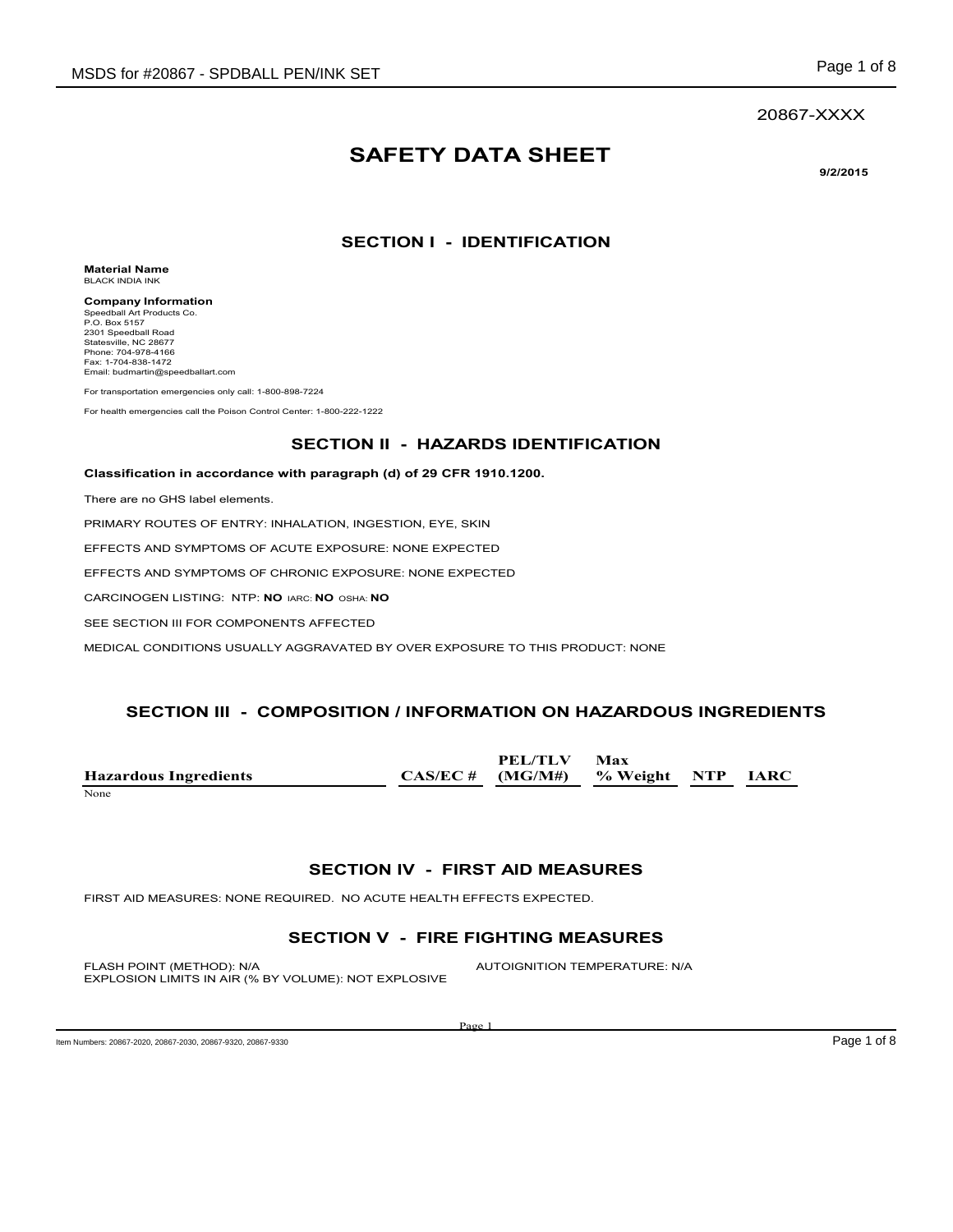EXTINGUISHING MEDIA: NO SPECIAL MEDIA REQUIRED FIRE FIGHTING PROCEDURES: NO SPECIAL FIRE FIGHTING PROCEDURES REQUIRED UNUSUAL FIRE & EXPLOSION HAZARDS: NOT COMBUSTIBLE

# **SECTION VI - ACCIDENTAL RELEASE MEASURES**

STEPS TO BE TAKEN IN CASE A MATERIAL IS SPILLED: Clean up in accordance with all applicable regulations. Absorb spillage with noncombustible, absorbent material. For waste disposal, see Section XIII

# **SECTION VII - HANDLING AND STORAGE**

PRECAUTIONS TO BE TAKEN DURING STORAGE AND HANDLING: Good industrial hygiene practice requires that exposure be maintained below the TLV. This is preferably achieved through the provision of adequate ventilation. When exposure cannot be adequately controlled in this way, personal respiratory protection should be employed.

# **SECTION VIII - EXPOSURE CONTROLS / PERSONAL PROTECTION**

RESPIRATORY PROTECTION AND SPECIAL VENTILATION REQUIREMENTS: NONE REQUIRED OTHER PROTECTIVE EQUIPMENT (GLOVES, GOGGLES, ETC): NONE REQUIRED WORK/HYGIENE PRACTICES: NONE REQUIRED ENGINEERING CONTROLS: NONE REQUIRED

# **SECTION IX - PHYSICAL AND CHEMICAL PROPERTIES**

BOILING POINT: N/A MELTING POINT: N/A VAPOR PRESSURE: N/A SPECIFIC VAPOR DENSITY (AIR=1): N/A SPECIFIC GRAVITY: N/A SOLUBILITY IN WATER: SPECIFIC GRAVITY: NVA

REACTIVITY IN WATER: NON-REACTIVE

# **SECTION X - STABILITY AND REACTIVITY**

HAZARDOUS POLYMERIZATION PRODUCTS: NONE STABILITY: STABLE CONDITIONS TO AVOID: NONE INCOMPATIBILITY (MATERIALS TO AVOID): NONE HAZARDOUS DECOMPOSITION PRODUCTS: NONE

# **SECTION XI - TOXICOLOGICAL INFORMATION**

ACUTE EFFECTS ASSOCIATED WITH USE OF THIS MATERIAL: NONE EXPECTED The summated LD50 is >50000 mg/kg. The summated LC50 is 99999 mg/cubic meter. This product is not considered to be a known or suspected human carcinogen by NTP, IARC or OSHA (see section III)

### **SECTION XII - ECOLOGICAL INFORMATION**

NO HARMFUL EFFECTS KNOWN OTHER THAN THOSE ASSOCIATED WITH SUSPENDED INERT SOLIDS IN WATER.

# **SECTION XIII - DISPOSAL CONSIDERATIONS**

RCRA HAZARD CLASS (40 CFR 261): THIS PRODUCT IS NOT CLASSIFIED AS A HAZARDOUS WASTE. WASTE DISPOSAL METHOD: DISPOSE OF IN ACCORDANCE WITH FEDERAL, STATE AND LOCAL REGULATIONS.

Item Numbers: 20867-2020, 20867-9320, 20867-9320, 20867-9330 **Page 2 of 8**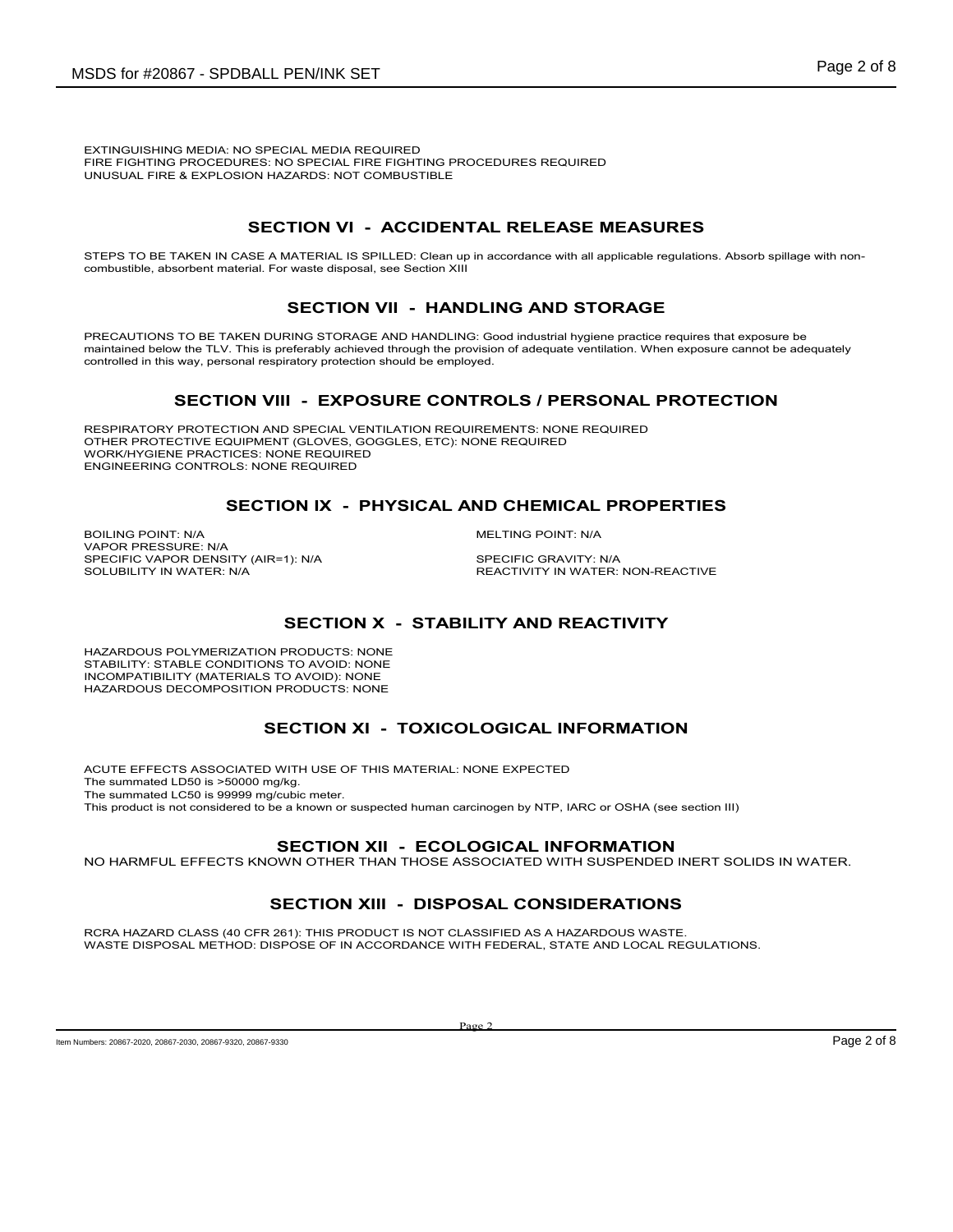# **SECTION XIV - TRANSPORTATION INFORMATION**

[U.S. DOT (49 CFR 172.101): THIS IS NOT A HAZARDOUS MATERIAL AS CLASSIFIED BY CFR 172.101.]

# **SECTION XV - REGULATORY INFORMATION**

CONTENTS OF THIS SDS COMPLY WITH OSHA HAZARD COMMUNICATION STANDARD 29 CFR 1910.1200 EPA SARA TITLE III CHEMICAL LISTINGS NONE

SECTION 302.4 EXTREMELY HAZARDOUS SUBSTANCES (40 CFR 355): NONE

SECTION 313 TOXIC CHEMICALS (40 CFR 372): NONE

INTERNATIONAL REGULATIONS

CANADIAN WHMIS: THIS PRODUCT IS A CONTROLLED PRODUCT UNDER CANADA'S WORKPLACE HAZARDOUS MATERIALS INFORMATION SYSTEM. IT CONTAINS THE FOLLOWING TOXIC OR HIGHLY TOXIC MATERIALS: 2-DIMETHYLAMINOETHANOL

SUPPLEMENTAL STATE COMPLIANCE INFORMATION:

THIS PRODUCT CONTAINS THE FOLLOWING CHEMICAL(S) LISTED UNDER NEW JERSEY'S RIGHT TO KNOW PROGRAM: 2-DIMETHYLAMINOETHANOL AQUEOUS BORATED SHELLAC

THIS PRODUCT CONTAINS THE FOLLOWING CHEMICAL(S) REQUIRING NOTIFICATION TO THE STATE OF WASHINGTON UNDER THEIR CHILDREN'S SAFE PRODUCTS ACT: NONE

 Under CPSC's consumer product regulations (16CFR1500.3 and 150014), this product has the following required acute and chronic hazard labeling:

NONE

### **SECTION XVI - OTHER INFORMATION**

**LAST REVISION DATE: 09/02/2015**

### **Prepared by Duke OEM Toxicology**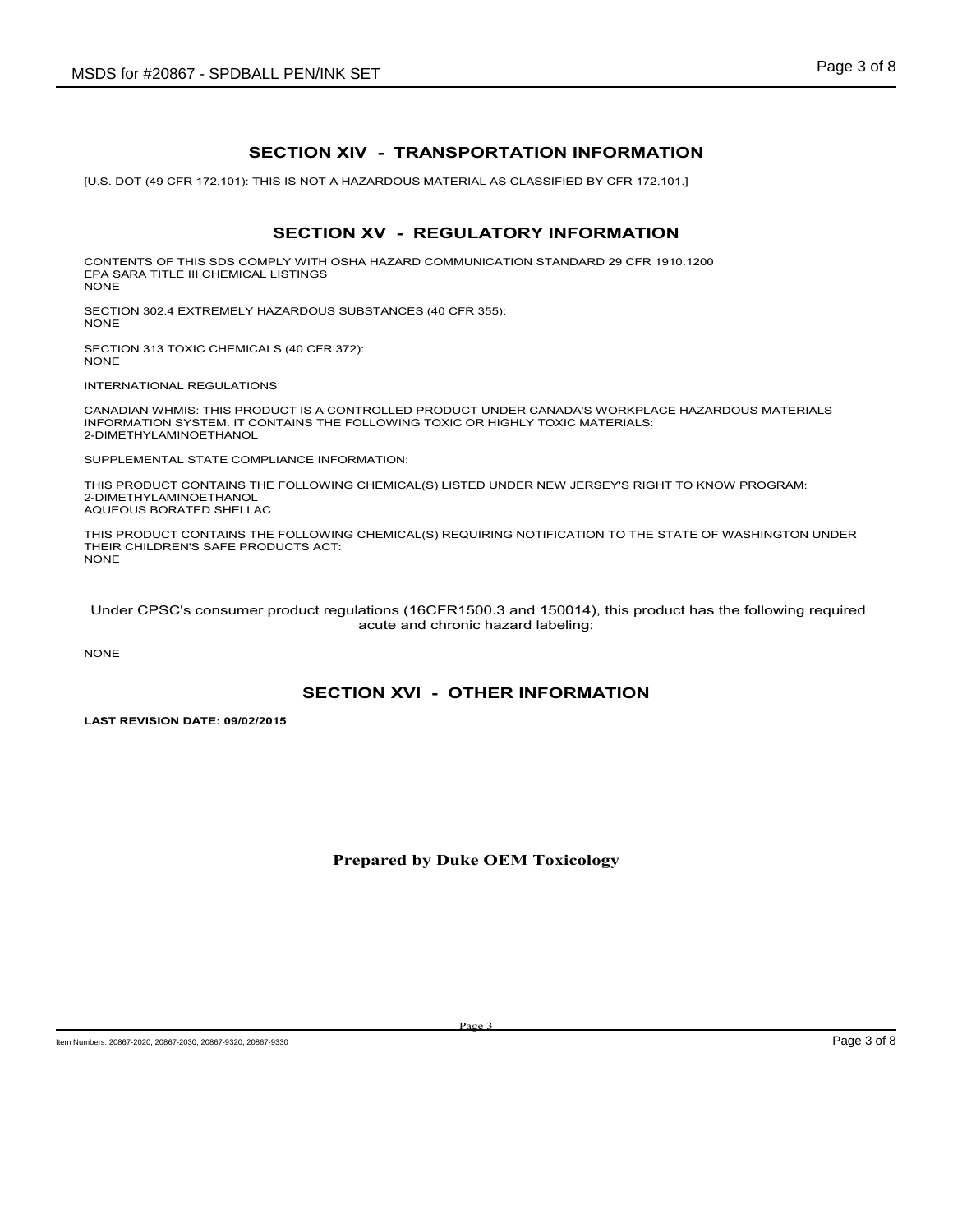# **SAFETY DATA SHEET**

**5/27/2016**

# **SECTION I - IDENTIFICATION**

**Material Name** SPEEDBALL PEN CLEANER

**Company Information** Speedball Art Products Co. P.O. Box 5157 2301 Speedball Road Statesville, NC 28677 Phone: 704-978-4166 Fax: 1-704-838-1472 Email: budmartin@speedballart.com

For transportation emergencies only call: 1-800-898-7224

For health emergencies call the Poison Control Center: 1-800-222-1222

### **SECTION II - HAZARDS IDENTIFICATION**

**Classification in accordance with paragraph (d) of 29 CFR 1910.1200.** Reproductive Toxiity - Category 1B

#### **GHS Label Elements**

**Symbol(s)**



**Signal Word(s)** Danger

#### **Hazard Statement(s)**

May damage fertility. May damage the unborn child.

#### **Precautionary Statement(s)**

#### **Prevention**

Obtain special instructions before use. Do not handle until all safety precautions have been read and understood. Use personal protective equipment as required. Store locked up.

#### **Response**

Get medical advice/attention.

# **SECTION III - COMPOSITION / INFORMATION ON HAZARDOUS INGREDIENTS**

|                                   |             | PEL/TLV | Max          |   |             |
|-----------------------------------|-------------|---------|--------------|---|-------------|
| <b>Hazardous Ingredients</b>      | $CAS/EC \#$ | (MG/M#) | % Weight NTP |   | <b>IARC</b> |
| DISODIUM TETRABORATE PENTAHYDRATE | 12179-04-3  | N/A     | 2.47000      | N |             |

Page 1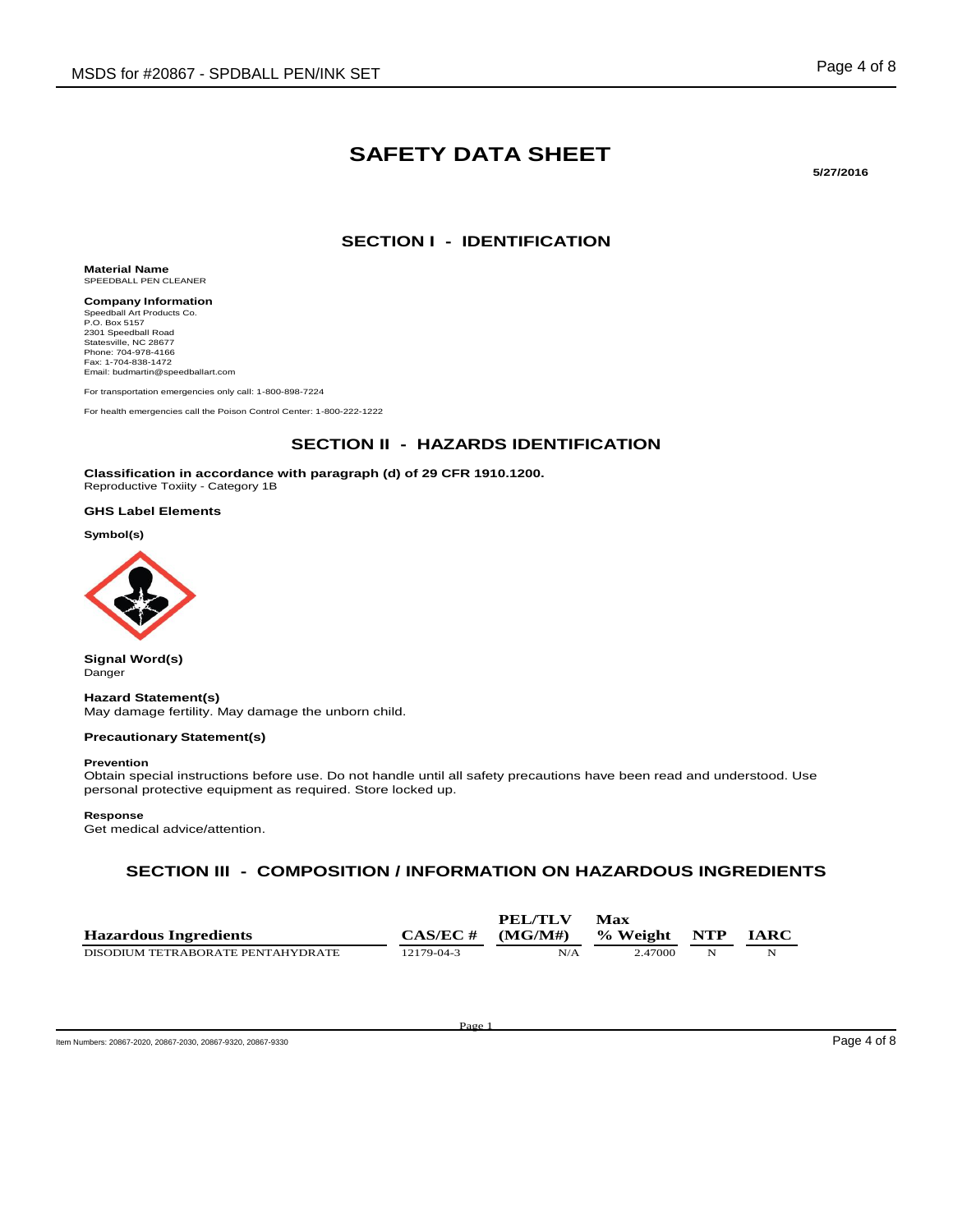### **SECTION IV - FIRST AID MEASURES**

FIRST AID MEASURES: NONE REQUIRED. NO ACUTE HEALTH EFFECTS EXPECTED.

### **SECTION V - FIRE FIGHTING MEASURES**

FLASH POINT (METHOD): N/A **AUTOIGNITION TEMPERATURE: N/A** EXPLOSION LIMITS IN AIR (% BY VOLUME): NOT EXPLOSIVE EXTINGUISHING MEDIA: NO SPECIAL MEDIA REQUIRED FIRE FIGHTING PROCEDURES: NO SPECIAL FIRE FIGHTING PROCEDURES REQUIRED UNUSUAL FIRE & EXPLOSION HAZARDS: NOT COMBUSTIBLE

# **SECTION VI - ACCIDENTAL RELEASE MEASURES**

STEPS TO BE TAKEN IN CASE A MATERIAL IS SPILLED: Clean up in accordance with all applicable regulations. Absorb spillage with noncombustible, absorbent material. For waste disposal, see Section XIII

### **SECTION VII - HANDLING AND STORAGE**

PRECAUTIONS TO BE TAKEN DURING STORAGE AND HANDLING: Good industrial hygiene practice requires that exposure be maintained below the TLV. This is preferably achieved through the provision of adequate ventilation. When exposure cannot be adequately controlled in this way, personal respiratory protection should be employed.

# **SECTION VIII - EXPOSURE CONTROLS / PERSONAL PROTECTION**

RESPIRATORY PROTECTION AND SPECIAL VENTILATION REQUIREMENTS: NONE REQUIRED OTHER PROTECTIVE EQUIPMENT (GLOVES, GOGGLES, ETC): NONE REQUIRED WORK/HYGIENE PRACTICES: NONE REQUIRED ENGINEERING CONTROLS: NONE REQUIRED

### **SECTION IX - PHYSICAL AND CHEMICAL PROPERTIES**

BOILING POINT: N/A GOILING POINT: N/A VAPOR PRESSURE: N/A SPECIFIC VAPOR DENSITY (AIR=1): N/A SPECIFIC GRAVITY: N/A SOLUBILITY IN WATER: SPECIFIC GRAVITY: N/A

REACTIVITY IN WATER: NON-REACTIVE

# **SECTION X - STABILITY AND REACTIVITY**

HAZARDOUS POLYMERIZATION PRODUCTS: N/A STABILITY: STABLE CONDITIONS TO AVOID: N/A INCOMPATIBILITY (MATERIALS TO AVOID): N/A HAZARDOUS DECOMPOSITION PRODUCTS: N/A

### **SECTION XI - TOXICOLOGICAL INFORMATION**

ACUTE EFFECTS ASSOCIATED WITH USE OF THIS MATERIAL: NONE EXPECTED The summated LD50 is >50000 mg/kg.

This product is not considered to be a known or suspected human carcinogen by NTP, IARC or OSHA (see section III)

Page 2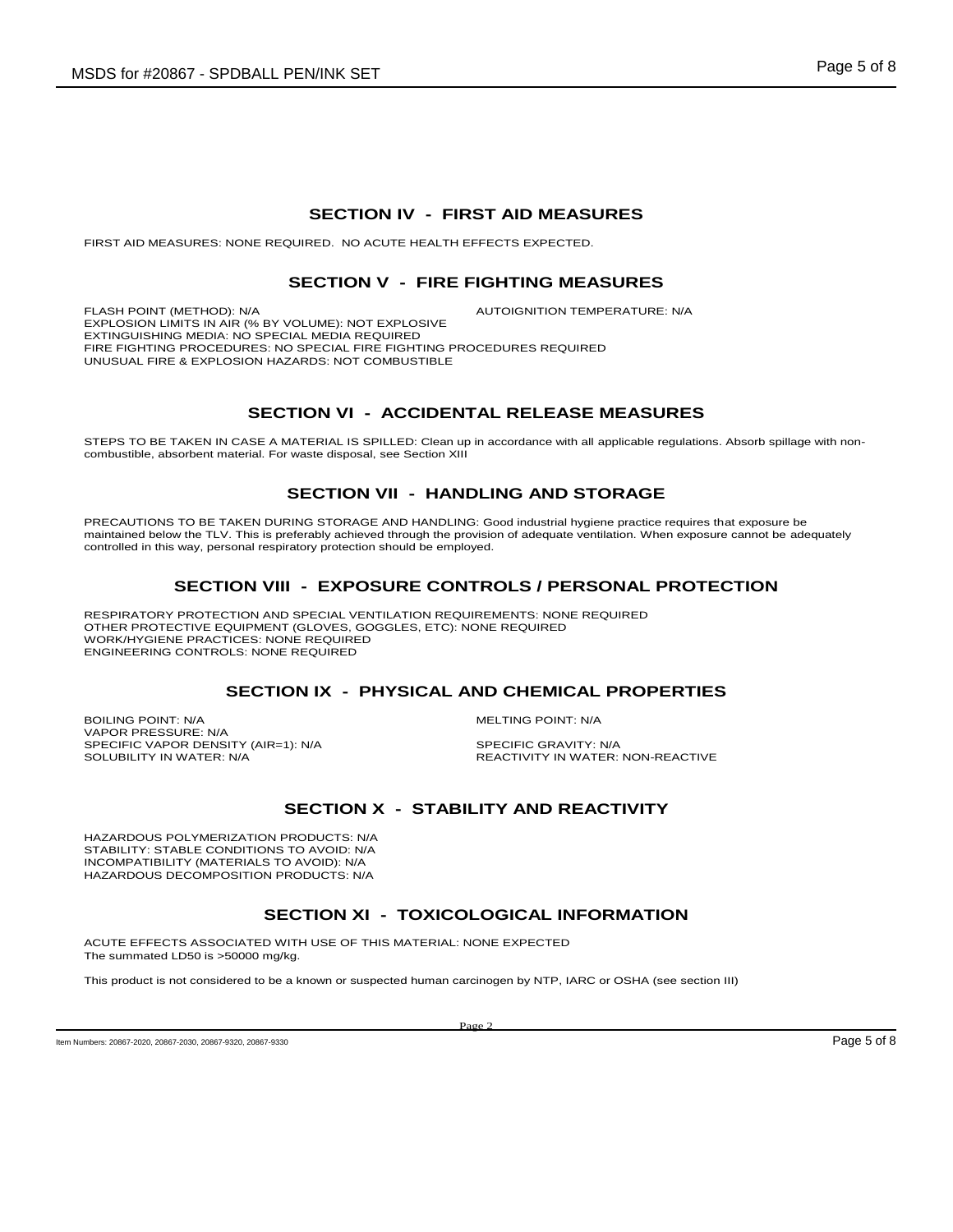### **SECTION XII - ECOLOGICAL INFORMATION**

NO HARMFUL EFFECTS KNOWN OTHER THAN THOSE ASSOCIATED WITH SUSPENDED INERT SOLIDS IN WATER.

### **SECTION XIII - DISPOSAL CONSIDERATIONS**

RCRA HAZARD CLASS (40 CFR 261): THIS PRODUCT IS NOT CLASSIFIED AS A HAZARDOUS WASTE. WASTE DISPOSAL METHOD: DISPOSE OF IN ACCORDANCE WITH FEDERAL, STATE AND LOCAL REGULATIONS.

# **SECTION XIV - TRANSPORTATION INFORMATION**

U.S. DOT (49 CFR 172.101): THIS IS NOT A HAZARDOUS MATERIAL AS CLASSIFIED BY CFR 172.101.

### **SECTION XV - REGULATORY INFORMATION**

CONTENTS OF THIS SDS COMPLY WITH OSHA HAZARD COMMUNICATION STANDARD 29 CFR 1910.1200

EPA SARA TITLE III CHEMICAL LISTINGS: SECTION 302.4 EXTREMELY HAZARDOUS SUBSTANCES (40 CFR 355): NONE

SECTION 313 TOXIC CHEMICALS (40 CFR 372): NONE

INTERNATIONAL REGULATIONS

CANADIAN WHMIS: THIS PRODUCT IS A CONTROLLED PRODUCT UNDER CANADA'S WORKPLACE HAZARDOUS MATERIALS INFORMATION SYSTEM. IT CONTAINS THE FOLLOWING TOXIC OR HIGHLY TOXIC MATERIALS: C11-C14 ETHOXYLATED ISOALCOHOLS DIETHYLENE GLYCOL

SUPPLEMENTAL STATE COMPLIANCE INFORMATION:

THIS PRODUCT CONTAINS THE FOLLOWING CHEMICAL(S) LISTED UNDER NEW JERSEY'S RIGHT TO KNOW PROGRAM: **NONE** 

THIS PRODUCT CONTAINS THE FOLLOWING CHEMICAL(S) REQUIRING NOTIFICATION TO THE STATE OF WASHINGTON UNDER THEIR CHILDREN'S SAFE PRODUCTS ACT: NONE

THIS PRODUCT CONTAINS THE FOLLOWING CHEMICAL(S) LISTED IN FLORIDA'S TOXIC SUBSTANCE LIST: Borate, tetra pentahydrate 2

THIS PRODUCT CONTAINS THE FOLLOWING CHEMICAL(S) LISTED IN MAINE'S PRIORITY CHEMICAL LIST: NONE

THIS PRODUCT CONTAINS THE FOLLOWING CHEMICALS CONSIDERED BY VERMONT AS BEING OF VERY HIGH CONCERN TO CHILDREN: NONE

THIS PRODUCT CONTAINS THE FOLLOWING CHEMICAL(S) LISTED IN MASSACHUSETTS HAZARDOUS SUBSTANCE LIST: Borates, tetra, sodium salts

THIS PRODUCT CONTAINS THE FOLLOWING CHEMICAL(S) LISTED ON MICHIGAN'S CRITICAL MATERIALS REGISTER: NONE

THIS PRODUCT CONTAINS THE FOLLOWING CHEMICAL(S) LISTED ON MINNESOTA'S HAZARDOUS SUBSTANCES LIST: Diethylene glycol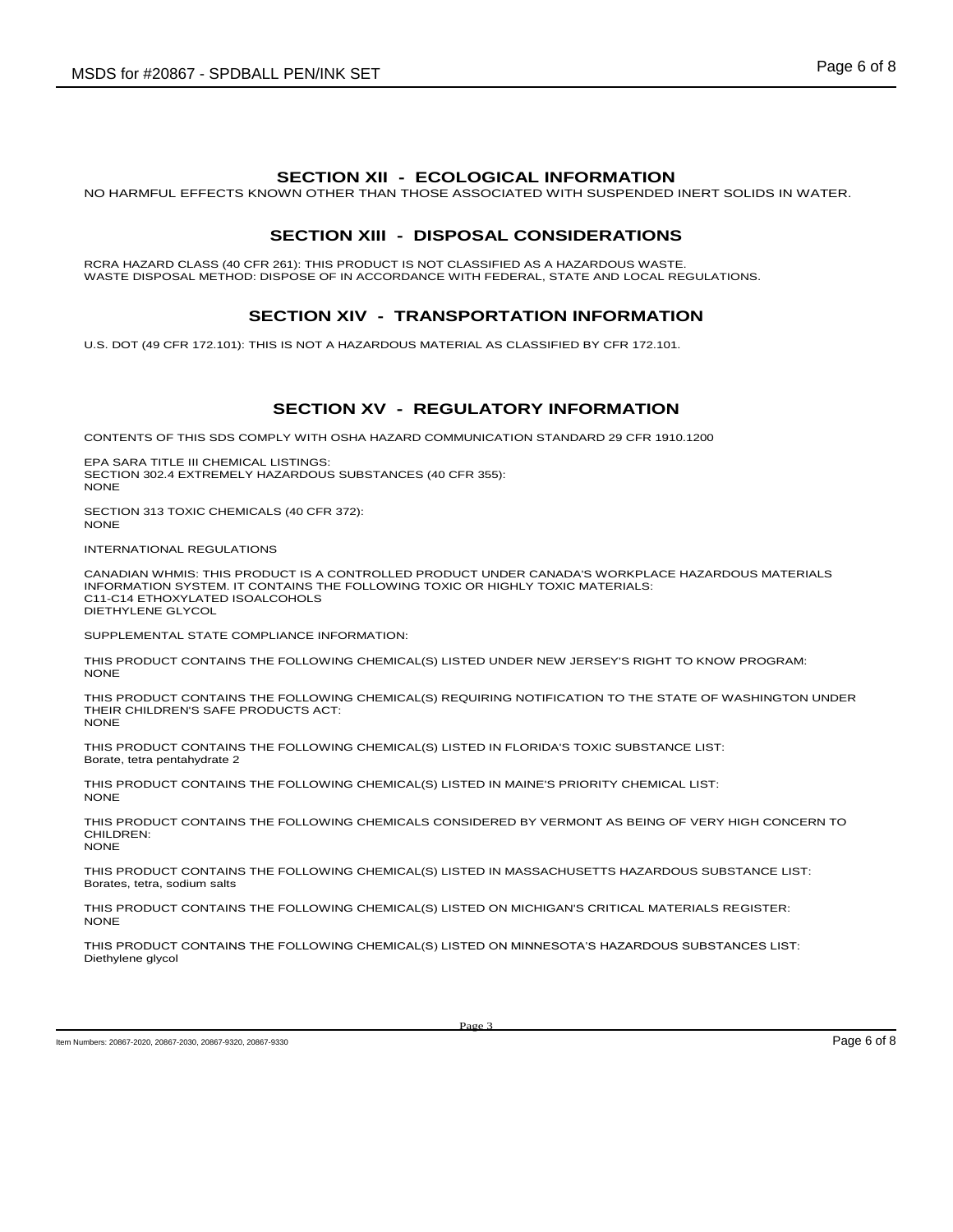THIS PRODUCT CONTAINS THE FOLLOWING CHEMICAL(S) LISTED IN PENNSYLVANIA'S HAZARDOUS SUBSTANCES LIST: Ethanol, 2,2'-oxybis-

Under CPSC's consumer product regulations (16CFR1500.3 and 150014), this product has the following required acute and chronic hazard labeling:

**NONE**

# **SECTION XVI - OTHER INFORMATION**

Disclaimer: We believe the statements, technical information and recommendations contained herein are reliable, but they are given without warranty or guarantee of any kind. The information contained in this document applies to this specific material as supplied. It may not be valid for this material if it is used in combination with any other materials. It is the user's responsibility to satisfy oneself as to the suitability and completeness of this information for the user's own particular use.

**LAST REVISION DATE: 05/27/2016**

**Prepared by Duke OEM Toxicology**